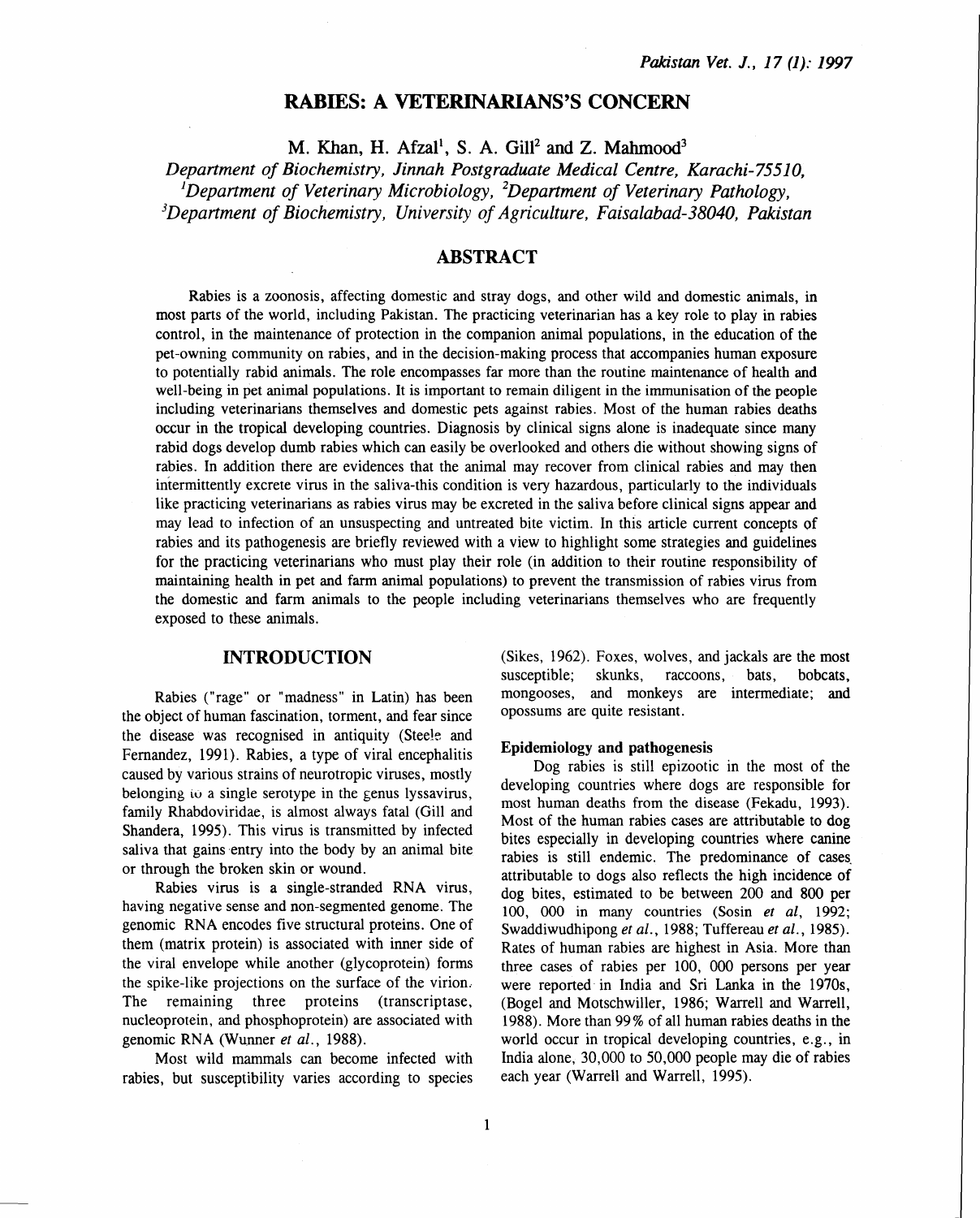Tariq *et al.* (1991) reported a rabies death of butcher who obtained the dead calf that was bitten by a rabid dog, to get the skin of the carcass. This report must be very alarming to Pakistani veterinarians who have to handle not only the domestic pets but also the cattle which are freely exposed to stray dogs particularly in the villages, indicating that rabies may be an occupational hazard not only to practicing veterinarians but also to butchers and those who deal with animal carcasses. Understanding the pathogenesis of rabies (Tsiang; 1993) may lead to new ways to prevent or treat the disease, particularly in Pakistan where stray dogs and most of the pets are not vaccinated. For practicing Pakistani veterinarians, the risk of transmission of the rabies virus other than animal bite should be particularly considered, but fortunately cases of rabies after scratches, abrasions, or the licking of open wounds or mucous membranes are extremely rare (Afshar, 1979), as the risk of rabies after a bite by a rabid animal  $(5 \text{ to } 80\%)$  is about  $50$ times the risk after scratches (0.1 to 1%) (Hattwick, 1974).

Susceptibility to infection is now believed to be dependent upon a number of factors the infecting strain, the host's genetic background, the concentration of nicotinic acetylcholine receptors in skeletal muscle, the size of the inoculum, the degree of innervation of the site of the bite, and its proximity to the central nervous system (Sikes, 1962; Hattwick, 1974; Blancou *et al.,*  1991; Bear *et al.,* 1990). The most unusual feature of rabies is the long and variable incubation period following infection before appearance of overt symptoms. In humans, the incubation period may range from 10 days to many years but is usually 3-7 weeks, depending in part on distance of the wound from central nervous system (Gill and Shandera, 1995). The incubation period in dogs may vary from one week to several months and may be influenced by the site of infection and the virus dose and strain (Fekadu, 1993), thus, head and face wounds usually result in a shorter incubation period than wounds on the extremities, feet, and hands. Fortunately, the virus gains entry into the salivary glands of dogs 5-7 days before their death from rabies (Gill and Shandera, 1995), thus limiting their period of infectivity despite being the carriers for a very prolonged period but it has been also reported that dogs may recover from clinical rabies and may then intermittently excrete this virus in the saliva (Fekadu *et al.,* 1981). In addition, bats present a special problem because they may carry rabies virus while they appear to be healthy, excrete it in saliva, and transmit it to other animals, including other bats, and to humans (Brooks *et al.,* 1991).

After inoculation, a region of glycoprotein attaches to the plasma membrane of cells; a putative binding site is the nicotinic acetylcholine receptor (Lentz *et al.,* 

1982). Usually, the virus is amplified in the cells of the skeletal muscles near the site of inoculation for 1 to 4 days (Murphy and Bauer, 1974). When the concentration of the virus is quite sufficient (presenting a possible explanation of the above-mentioned 1-4 days stay at the site of bite), it enters the nervous system through sensory and motor terminals (Murphy, 1977), which is the first step of its journey to the brain. In the peripheral nerves, the virus spreads by retrograde axoplasmic flow at 8 to 20 mm per day until it reaches the spinal cord, when the first specific symptom of the disease (pain or paresthesia at the wound site) may occur (Wilson *et al.,* 1975). Afterwards, as the virus quickly disseminates through the central nervous system, a progressive encephalitis develops, until the virus spreads throughout the body along the peripheral nerves, including those in the salivary glands, where it is shed in the saliva which is the principal route of transmission. Experimental evidence also supports the possibility of virus dissemination to salivary glands by way of bloodstream (Yolk *et al.,* 1991).

#### Clinical features

In humans, history of animal bite with hydrophobia makes the clinical diagnosis of rabies very easy. However, clinically it may be problematic to differentiate rabies from other viral encephalitides (Whitley, 1990). Patients with rabies can have a variety of clinical manifestations (Warrell, 1976; Fishbein, 1991; Anderson *et al.,* 1984). The early symptoms include pain at the site of bite followed by fever, headache, malaise, increased fatigability, anorexia, myalgias, and paresthesias. The skin becomes extremely sensitive even to air currents. Painful larynegeal spasm when he tries to drink water (hydrophobia). Other symptoms of this type of viral encephalitis include muscle spasm, laryngospasm, excessive motor activity, extreme excitability, hallucinations, bizarre aberrations of throat, opisthotonic posturing, and paralysis.

If biting animal seems healthy, it should be kept under observation for about two weeks. If the animal . does not die, the sick animal should be killed, to examine its brain for rabies. The pathognomonic lesion of rabies is the Negri body. However, Negri bodies are not demonstrated in at least 20 percent of rabies, hence their absence in brain material does not rule out the diagnosis. In early stage of disease, the fluorescent antibody testing of the skin obtained from the posterior neck may be positive (Gill and Shandera, 1995). As a diagnostic tool, a liquid-phase blocking ELISA (enzyme linked immunosorbet assay) has been developed for the detection and titration of antibodies of principally the nucleoprotein of rabies virus (Esterhuysen *et al.,* 1995). Jayakumar and Padmanaban (1994) of Madras Veterinary College, India have developed a dipstick dot enzyme immunodiagnostic test to detect viral antigens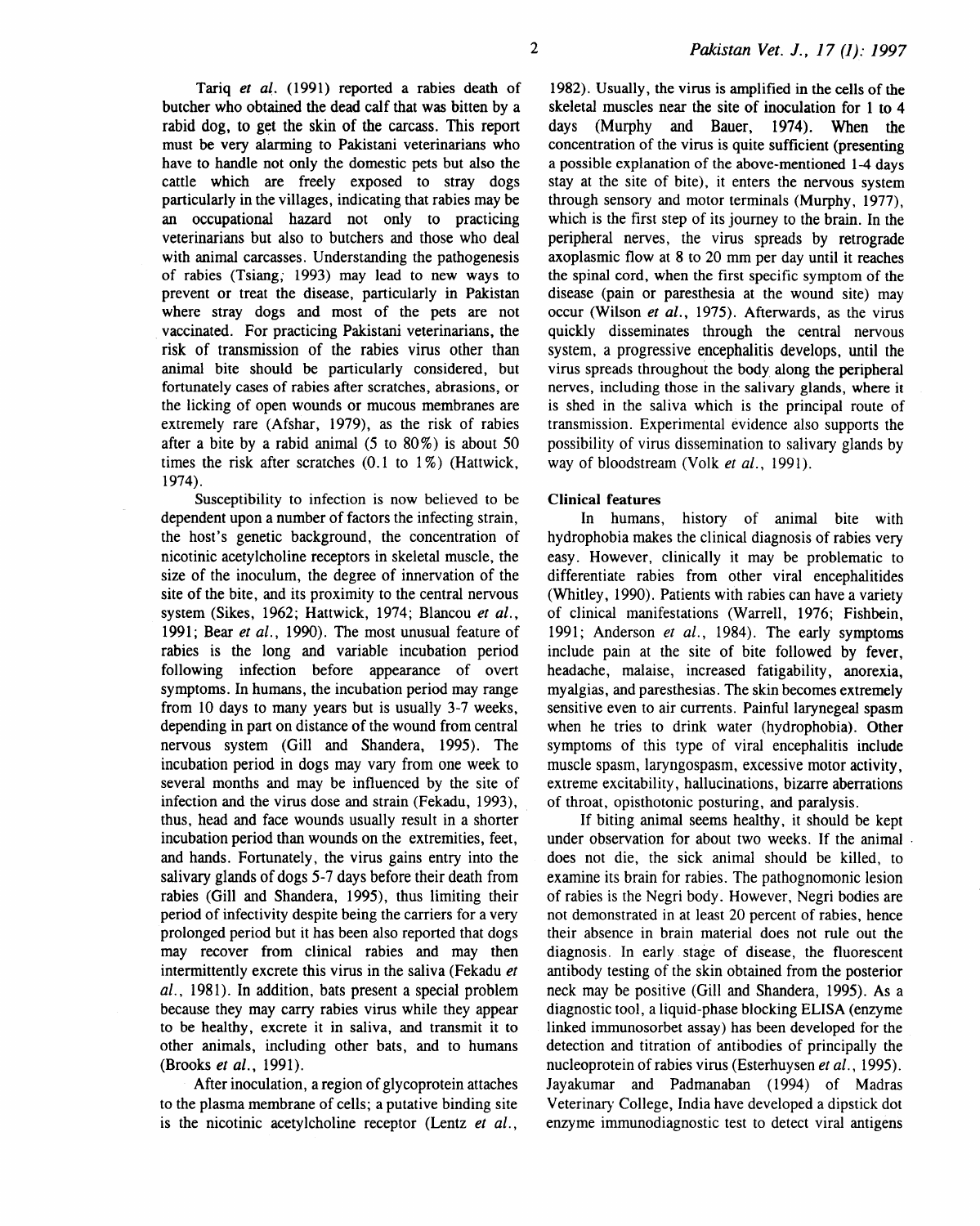from brain of rabies-suspected dogs, cattle, horses, cats and goats. On comparison with the direct fluorescent antibody technique (FAT), this test does not show falsepositive results and is therefore specific and reliable to detect rabies antigen from the brain tissue of rabiessuspected animals. Antigen-detection ELISA kits for rabies are also available commercially.

#### Prevention

Rabies is almost always fatal so prevention is the most appropriate approach. In Pakistan and other developing countries, immunisation of pets (cats, dogs, etc.) must be the first step, in addition to the mass campaign to immunise and control stray dogs which may bite humans, and domestic and farm animals. Currently two reliable rabies vaccines are available in many countries i.e human diploid-cell rabies vaccine- (HDCV) and rabies vaccine absorbed (RVA). The latter one is Rhesus diploid rabies vaccine (Berlin *et al.,*  1983; Petricciani, 1993). According to the recommendations of the US Immunisation Practices Advisory Committee (1991), these two vaccines are considered equivalent in terms of safety and efficacy. HDCV, the preferable vaccine, is an inactivated wholevirus vaccine prepared from a laboratory strain of rabies virus grown in human diploid cell cultures. Severe untoward local and systemic reactions to HDCV are very rare, so it is very safe, for both pre- and postexposure active immunisation. However, in Pakistan and many other developing countries, duck embryo vaccine and vaccines derived from the brain tissue of the infected mouse, goat, sheep, rabbit, etc., are also available but they are generally not only less effective but have a high rate of severe toxic reactions and their administration is very complex. For passive postexposure immunisation, rabies immune globulin (human origin) and equine rabies antiserum are available.

#### Pre exposure immunisation

Prophylaxis before exposure is of utmost importance for all veterinarians and other persons whose vocational or avocational pursuits put them at risk of frequent unrecognised exposure to rabies. For pre-exposure vaccination, the two immunisation schedules used were those most widely adopted since the first recommendation of HDCV by WHO Expert Committee (1984), either two injections on days 0 and 28 with a booster one year later or three injections on days 0, 7 and 28. Generally, a course of three intramuscular injections of HDCV, (on days 0, 7 and 28), is preferable because a greater and more rapid increase in antibody levels has been reported with the three-injection schedule (mean titre 30.5 IU/ml ranging from 25.5 to 36.6 IU/ml) than the two-injection schedule (mean titre 8.4 IU/ml ranging from 6.6 to 10.7 IU/ml) after 42 days (Dureux *et al.,* 1986). In case of two-injection schedule on 28th day, the neutralising antibody titre has been reported 1.8 IU/ml ranging from 1.4 to 2.3 IU/ml, while in case threeinjection schedule this is significantly higher following two injections on day 0 and 7 (means 24.5 IU/ml ranging from 19.4 to 30.9 IU/ml). So a neutralising antibody titre should be checked after 2 week of the last injection (that is on 42nd days after the first injection). Simultaneous administration of chloroquine should be avoided because it diminishes the antibody response to vaccine (Pappaioanou *et al.,* 1986).

#### Post-exposure immunisation

Local wound therapy should be considered as an important post-exposure preventive measure. The wound should be scrubbed with soap and then flushed with water. *Wounds caused by animal bites should never be sutured.* Treatment with both rabies immune globulin and HDCV (or other vaccine) should be initiated immediately, following the biting by a suspected rabid animal. In USA, no case of failure of post-exposure HDCV has been reported, indicating the efficacy of correct administration of this valuable vaccine, but unfortunately, 13 persons outside the USA have contracted rabies after post -exposure treatment with HDCV, because each of these 13 cases involved some deviation from the recommended protocol (wounds not cleansed, passive immunisation not given, or rabies vaccine injected in the *gluteal rather than the deltoid area)* (Shill *et al.,* 1987; Wilde *et al.,* 1989). Rabies immune globulin of human origin is more preferable than the equine anti-rabies serum. The dose for optimal passive immunisation is  $20 \text{ IU/Kg}$  (in case of rabies immune globulin, human origin), or 40 IU/Kg (in case of equine rabies antiserum). About 50 % of this dose should be given by local infiltration of the wound, and the rest should be administered intramuscularly into the gluteal region. Equine antiserum should be given after appropriate tests for horse serum sensitivity. *Rabies immune globulin and HDCV should never be given in the same syringe or at the same site.* 

For post-exposure active immunisation, WHO recommends five intramuscular *(only in the deltoid muscle)* injection of 1 ml HDCV, on days 0, 3, 7, 14 and 28. However, post-exposure active immunisation for individuals previously given preexposure active immunisation, consists of only two intramuscular injections of HDCV on days 0 and 3.

## Conclusion and key message

- 1. Rabies is almost always fatal, yet effectively preventable.
- 2. An effective prevention of human rabies, in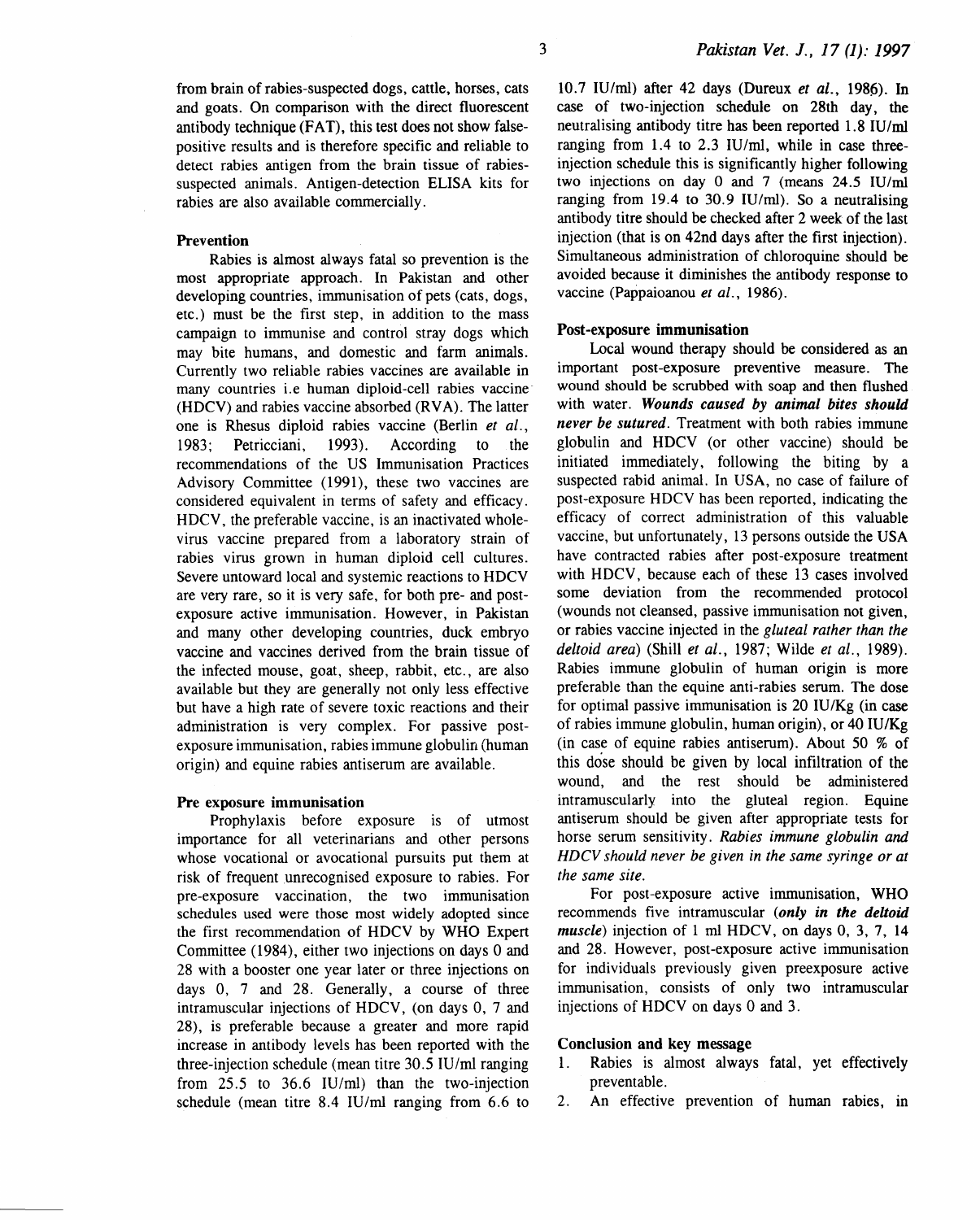Pakistan and other developing countries, is dependent on the control of canine rabies which can only be achieved by mass-immunisation and control of stray dog populations, in addition to immunisation of domestic animals.

- 3. There would be an increasing demand for practicing veterinarians to take the lead in the control of this most fearful zoonotic disease. In Pakistan, rabies is an occupational hazard to veterinarians. ·Hence, preexposure active immunisation is recommended for all veterinarians and others who have frequent exposures to rabies and rabies-suspected animals.
- 4. For effective pre- and post-exposure immunisation, WHO recommended doses of vaccines/antisera should be followed to prevent this fatal disease.
- 5. In order to prevent the spread of the disease we need veterinary vigilance, the presentation of information about the problem to the pet -owning community and other people who are frequently exposed to animals using all types of mass media. There is a need for co-operation between veterinarians and physicians in controlling rabies and other zoonotic infections.

## **REFERENCES**

- Afshar, A., 1979. A review of non-bite transmission of rabies virus infection. Br. Vet. J., 135: 142-148.
- Anderson, L. J., K. G. Nicholson, R. V. Tauxe and W. G. Winkler, 1984. Human rabies in the United States, 1960 to 1979; epidemiology, diagnosis, and prevention. Ann. Intern. Med., 100: 728-735.
- Bear, G. M., J. H. Shaddock, R. Quirion, T. V. Dam and T. L. Lentz, 1990. Rabies susceptibility and acetylcholine receptor. Lancet, 335: 664-665.
- Berlin, B. S., J. R. Mitchell, G. H. Burgoyne, W. E. Brown, C. Goswick, 1983. Rhesus diploid rabies vaccine (adsorbed) a new rabies vaccine. Results of clinical studies simulating prophylactic therapy for rabies exposure. JAMA, 249: 2663-2665.
- Blancou, J., M. F. A. Aubert and M. Artois, 1991. Fox rabies. In: Bear GM, ed. The natural history of rabies. 2nd ed. Boca Raton, Fla. CRC Press, pp: 257-290.
- Bogel, K. and E. Motschwiller, 1986. Incidence of rabies and post-exposure treatment in developing countries. Bull. World Health Organ., 64: 883- 887.
- Brooks, G. F., J. S. Butel and L. N. Omston, 1991. Rabies and slow virus infections. In: Jawetz, Melnick and Adelberg's Medical Microbiology 9th Ed., Appleton and Lange, USA pp: 539-548.
- Dureux, B., P. H., Canton, A. Gerard, A. Strady, J. Deville, M. Lienard and N. Aijan, 1986. Rabies vaccine for human use, cultivated on vero cells. Lancet, 328 (8498): 98.
- Esterhuysen, J. 1., C. Preheud and G. R. Thomso, 1995. A liquid-phase blocking ELISA for the detection of antibodies to rabies virus. J. Virol. Methods, 51(1): 31-42.
- Fekadu, M., J. H. Shaddock and G. M.Bear, 1981. Intermittent excretion of rabies virus in the saliva of a dog two and six months after it had recovered from experimental rabies. Am. J. Trop. Med. Hyg., 30: 1113-1115.
- Fekadu, M., 1993. Canine rabies. J. Vet. Res., 60: 421-427.
- Fishbein, D. B., 1991. Rabies in humans. In: Baer GM, ed. The natural history of rabies. 2nd ed. Boca Raton, Fla. CRC Press, pp: 519-549.
- Gill, E. P. and W. X. Shandera, 1995. Infectious Diseases: Viral and Rickettsial. In: Current Medical Diagnosis and Treatment, 34th Ed., Appleton and Lange, USA. pp: 1138-1161.
- Hattwick, M. A. W., 1974. Human rabies. Public Health Rev., 3: 229-274.
- Jayakumar, R. and V. D. Padmanaban, 1994. A dipstick dot enzyme immunoassay for detection of rabies antigen. Int. J. Med. Microbiol. Virol. Parasitol. Infect. Dis., 280 (3): 382-385.
- Lentz, T. L., T. G. Burrage, A. L. Smith, J. Crick and G. H. Tignor, 1982. Is the acetylcholine receptor a rabies virus receptor? Science, 215: 182-184.
- Murphy, F. A., 1977. Rabies pathogenesis. Arch. Virol., 54: 279-297.
- Murphy, F. A. and S. P. Bauer, 1974. Early street rabies virus infection in striated muscle and later progression to the central nervous system. lntervirology, 3: 256-268.
- Papaioanou, M., D.B. Fishbein and D.W. Dreesen, 1986. Antibody response to preexposure human diploid-cell rabies vaccine given concurrently with chloroquine. N. Engl. J. Med., 314: 280-284.
- Petricciani-John, C., 1993. Commentary: Ongoing tragedy of rabies. Lancet. 1993. 342 (8879): 1067-1068.
- Rabies, prevention United States, 1991; Recommendations of the Immunisation Practices Advisory Committee (ACIP). MMWR Morb Mortal Wkly Rep., 40 (3): 1-19.
- Shill, M., R. D. Baynes and S. D. Miller, 1987. Fatal rabies encephalitis despite appropriate postexposure prophylaxis: a case report. N. Engl. J. Med., 316: 1257-1258.
- Sikes, R. K., 1962. Pathogenesis of rabies in wildlife. I. Comparative effect of varying doses of rabies virus inoculated into foxes and skunks. Am. 1. Vet. Res., 23: 1041-1047.